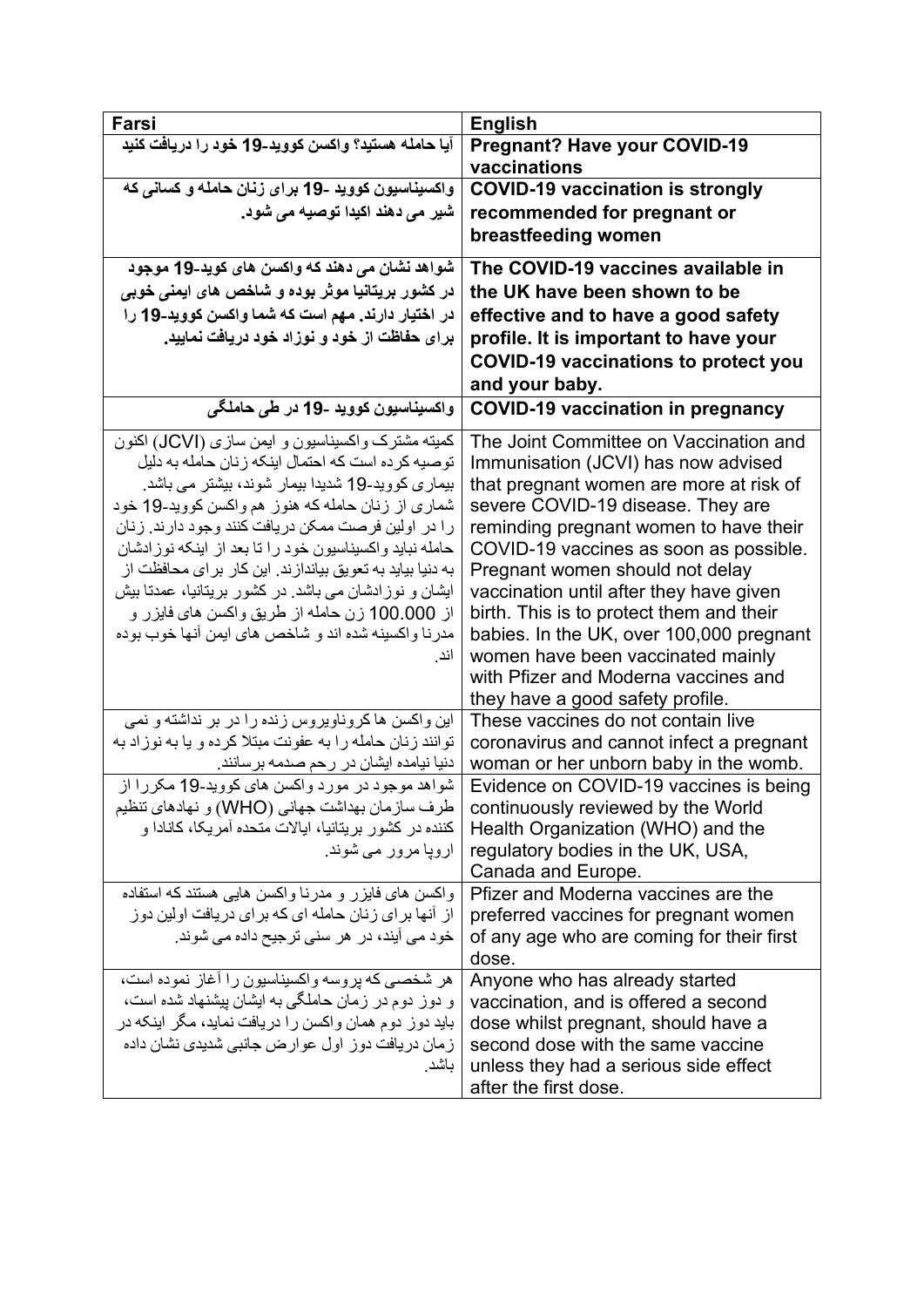| اطلاعات بیشتر را در مورد حاملگی، شیردهی به کودک،                                                                                                                                                                                                                                                                                                                                                                                                                                                                                                                                                        | Find out more about pregnancy,                                                                                                                                                                                                                                                                                                                                                                                                                                                                     |
|---------------------------------------------------------------------------------------------------------------------------------------------------------------------------------------------------------------------------------------------------------------------------------------------------------------------------------------------------------------------------------------------------------------------------------------------------------------------------------------------------------------------------------------------------------------------------------------------------------|----------------------------------------------------------------------------------------------------------------------------------------------------------------------------------------------------------------------------------------------------------------------------------------------------------------------------------------------------------------------------------------------------------------------------------------------------------------------------------------------------|
| بارور ی و واکسیناسیون کووید ـ19 را از طریق وب                                                                                                                                                                                                                                                                                                                                                                                                                                                                                                                                                           | breastfeeding, fertility and COVID-19                                                                                                                                                                                                                                                                                                                                                                                                                                                              |
| سایت زیر دریافت کنید                                                                                                                                                                                                                                                                                                                                                                                                                                                                                                                                                                                    | vaccination on the website                                                                                                                                                                                                                                                                                                                                                                                                                                                                         |
| www.nidirect.gov.uk/covid-vaccine                                                                                                                                                                                                                                                                                                                                                                                                                                                                                                                                                                       | www.nidirect.gov.uk/covid-vaccine                                                                                                                                                                                                                                                                                                                                                                                                                                                                  |
| چِرا بايد اگر حامله هستم واكسن را دريافت نمايم؟                                                                                                                                                                                                                                                                                                                                                                                                                                                                                                                                                         | Why do I need the vaccine if I'm                                                                                                                                                                                                                                                                                                                                                                                                                                                                   |
|                                                                                                                                                                                                                                                                                                                                                                                                                                                                                                                                                                                                         | pregnant?                                                                                                                                                                                                                                                                                                                                                                                                                                                                                          |
| اگر در مراحل آخر حاملگی به بیماری کووید-19 مبتلا<br>شوید، شما و نوزاد شما که هنوز به دنیال نیامده است در<br>خطر شدید ابتلا به بیماری بوده و نیاز خواهید داشت در<br>بیمارستان بستری شده و مراقبت ها و حمایت های ویژه<br>دریافت نمایید. داده های کشور بریتانیا نشان داده اند که<br>تقریبا تمامی زنان حامله ای که به بیماری کووید-19 مبتلا<br>شده و نیاز به دریافت مراقبت در بیمارستان و حمایت ها<br>و مراقبت های ویژه را داشته اند، واکسن را دریافت<br>ننموده اند. در مجموع خطر ابتلا به بیماری کووید-19<br>بر ای شما و نوز اد شما کم می باشد ولی این خطر پس از<br>اولين امواج كوويد-19 افزايش يافته است. | If you have COVID-19 disease in later<br>pregnancy, both you and your unborn<br>baby are at increased risk of serious<br>disease needing hospital treatment, and<br>intensive care support. UK data has<br>shown that almost every pregnant<br>woman with COVID-19 disease who<br>needed hospital treatment or intensive<br>care had not been vaccinated. The<br>overall risk from COVID-19 disease for<br>you and your new baby is low but has<br>increased since the first waves of<br>COVID-19. |
| واکسن های کووید-19 در طی حاملگی سطح محافظت<br>شما در بر ابر بیماری را به حد زیادی افزایش می دهند.<br>اطلاعات اطمینان بخشی در مورد ایمنی واکسن های<br>کووید-19 که به زنان حامله در کشور بریتانیا و<br>کشور های دیگر داده می شوند موجود می باشند.                                                                                                                                                                                                                                                                                                                                                         | COVID-19 vaccines in pregnancy give<br>you high levels of protection against<br>disease. There is reassuring information<br>on the safety of COVID-19 vaccines<br>given to pregnant women in the UK, as<br>well as other countries.                                                                                                                                                                                                                                                                |
| مهم است که شما از طریق دریافت تمامی دوز های<br>واکسیناسیون خود و نوزاد خود را ایمن نگاه دارید. منتظر<br>نشوید تا کودک شما به دنیا بیاید.                                                                                                                                                                                                                                                                                                                                                                                                                                                                | It is important that you are protected with<br>all your vaccine doses to keep you and<br>your baby safe. Don't wait until after you<br>have given birth.                                                                                                                                                                                                                                                                                                                                           |
| زنان حامله ای که بیماری های بالینی زمینه ای دارند در<br>صورتی که به کووید-19 مبتلا شوند در معرض خطرات<br>بیستر عوارض جانبی حاد قرار خواهند داشت.                                                                                                                                                                                                                                                                                                                                                                                                                                                        | Pregnant women with underlying clinical<br>conditions are at higher risk of suffering<br>serious complications from COVID-19.                                                                                                                                                                                                                                                                                                                                                                      |
| عوامل ریسک برای زنان حامله                                                                                                                                                                                                                                                                                                                                                                                                                                                                                                                                                                              | <b>Risk factors for pregnant women</b>                                                                                                                                                                                                                                                                                                                                                                                                                                                             |
| اگر شما بیماری های بالینی زمینه ای از قرار زیر دارید:                                                                                                                                                                                                                                                                                                                                                                                                                                                                                                                                                   | If you have underlying medical conditions<br>such as:                                                                                                                                                                                                                                                                                                                                                                                                                                              |
| مشکلات مربوط به سیستم ایمنی بدن                                                                                                                                                                                                                                                                                                                                                                                                                                                                                                                                                                         | immune problems                                                                                                                                                                                                                                                                                                                                                                                                                                                                                    |
| ديابت<br>فشار خون بالا                                                                                                                                                                                                                                                                                                                                                                                                                                                                                                                                                                                  | diabetes                                                                                                                                                                                                                                                                                                                                                                                                                                                                                           |
|                                                                                                                                                                                                                                                                                                                                                                                                                                                                                                                                                                                                         | high blood pressure                                                                                                                                                                                                                                                                                                                                                                                                                                                                                |
| بیماری های قلبی                                                                                                                                                                                                                                                                                                                                                                                                                                                                                                                                                                                         | heart disease                                                                                                                                                                                                                                                                                                                                                                                                                                                                                      |
| اسم                                                                                                                                                                                                                                                                                                                                                                                                                                                                                                                                                                                                     | asthma                                                                                                                                                                                                                                                                                                                                                                                                                                                                                             |
| <mark>ا و اگر شما مشکلات زیر را دارید:</mark>                                                                                                                                                                                                                                                                                                                                                                                                                                                                                                                                                           | Or if you are:                                                                                                                                                                                                                                                                                                                                                                                                                                                                                     |
| وزن بالا                                                                                                                                                                                                                                                                                                                                                                                                                                                                                                                                                                                                | overweight                                                                                                                                                                                                                                                                                                                                                                                                                                                                                         |
| سن شما بالاي 35 سال است                                                                                                                                                                                                                                                                                                                                                                                                                                                                                                                                                                                 | over the age of 35<br>$\bullet$                                                                                                                                                                                                                                                                                                                                                                                                                                                                    |
| در سه ماه سوم حاملگی هستید (بعد از 28 هفته)                                                                                                                                                                                                                                                                                                                                                                                                                                                                                                                                                             | in your third trimester of<br>$\bullet$<br>pregnancy (over 28 weeks)                                                                                                                                                                                                                                                                                                                                                                                                                               |
| اگر به اقلیت های نژادی سیاهپوست و یا آسیایی                                                                                                                                                                                                                                                                                                                                                                                                                                                                                                                                                             | of black or asian minority ethnic                                                                                                                                                                                                                                                                                                                                                                                                                                                                  |
| تعلق داريد                                                                                                                                                                                                                                                                                                                                                                                                                                                                                                                                                                                              | background                                                                                                                                                                                                                                                                                                                                                                                                                                                                                         |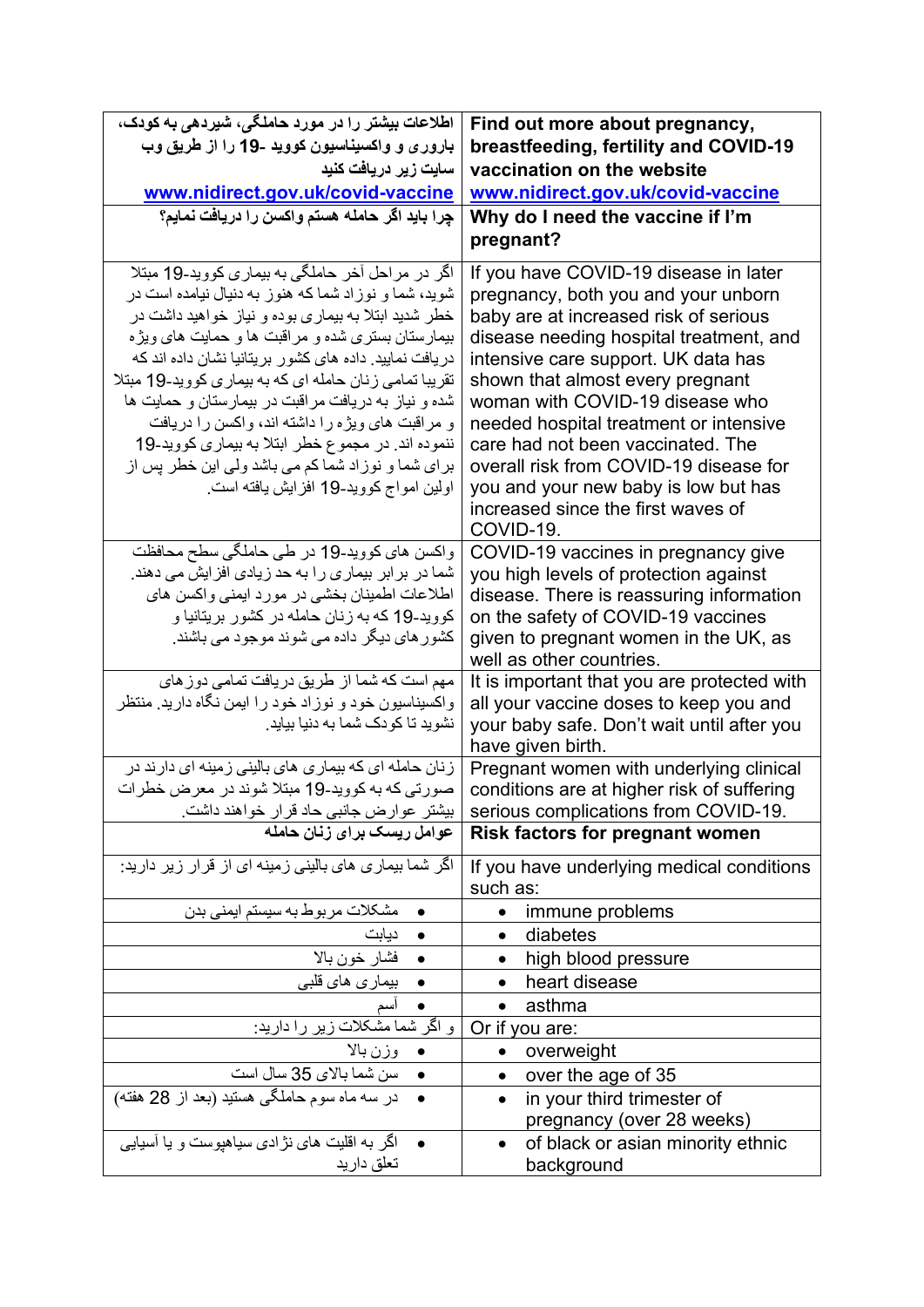| واکسینه نشده اید و یا فقط بخشی از واکسن خود<br>را دریافت کرده اید                                                                                                                                                                                                                                                                                                             | unvaccinated or partially<br>vaccinated                                                                                                                                                                                                                                                                                                                                                        |
|-------------------------------------------------------------------------------------------------------------------------------------------------------------------------------------------------------------------------------------------------------------------------------------------------------------------------------------------------------------------------------|------------------------------------------------------------------------------------------------------------------------------------------------------------------------------------------------------------------------------------------------------------------------------------------------------------------------------------------------------------------------------------------------|
| شما در رابطه با کووید-19 در مقایسه با زنان همسن <i>ی</i> که                                                                                                                                                                                                                                                                                                                   | You are at more risk from COVID-19                                                                                                                                                                                                                                                                                                                                                             |
| حامله نیستید در معرض خطر بیشتری قرار دارید.                                                                                                                                                                                                                                                                                                                                   | than women of the same age who are                                                                                                                                                                                                                                                                                                                                                             |
|                                                                                                                                                                                                                                                                                                                                                                               | not pregnant.                                                                                                                                                                                                                                                                                                                                                                                  |
|                                                                                                                                                                                                                                                                                                                                                                               |                                                                                                                                                                                                                                                                                                                                                                                                |
| مفهوم اين براي من چيست؟                                                                                                                                                                                                                                                                                                                                                       | What does this mean for me?                                                                                                                                                                                                                                                                                                                                                                    |
| حامله شدن                                                                                                                                                                                                                                                                                                                                                                     | <b>Getting pregnant</b>                                                                                                                                                                                                                                                                                                                                                                        |
| دلیلی وجود ندارد که از حامله شدن پس از دریافت<br>واکسیناسیون کووید -19 جلوگیری کنید. شواهدی مبنبی<br>بر اینکه واکسن کووید-19 بر روی باروری شما اثر<br>گذاشته و یا احتمال حامله شدن شما را کاهش دهد وجود<br>ندار ند.                                                                                                                                                           | There is no need to avoid getting<br>pregnant after COVID-19 vaccination.<br>There is no evidence that COVID-19<br>vaccines have any effect on fertility or<br>your chances of becoming pregnant.                                                                                                                                                                                              |
| اگر حامله هستید                                                                                                                                                                                                                                                                                                                                                               | If you are pregnant                                                                                                                                                                                                                                                                                                                                                                            |
| واكسن هاى كوويد-19 بهترين محافظت را در مقابل<br>بیماری کووید-19 که ممکن است در مراحل آخر حاملگی<br>برای بعضی زنان حامله حاد باشد را، برای زنان حامله<br>فراهم م <i>ی</i> کنند.                                                                                                                                                                                                | COVID-19 vaccines offer pregnant<br>women the best protection against<br>COVID-19 disease which can be serious<br>in later pregnancy for some women.                                                                                                                                                                                                                                           |
| دوز اول واکسن کووید-19 محافظتی خوب بر ای شما<br>ایجاد می کند. شما باید بر ای دریافت بهترین محافظت<br>ممکن هر دوز واکسن را سر وقت دریافت نمایید. شما باید<br>دوز دوم را بین 8 تا 12 هفته پس از دوز اول دریافت<br>نمایید. شما نباید دوز دوم را به تعویق بیاندازید. اگر شما<br>به دلیلی واکسیناسیون خود را به تعویق انداخته اید، در<br>اولین وحله ممکن واکسن خود را دریافت کنید. | The first dose of COVID-19 vaccine will<br>give you good protection. You need to<br>get each of your doses on time to get the<br>best possible protection. You should<br>have your second dose 8 to 12 weeks<br>after your first dose. You do not need to<br>delay this second dose. If you have<br>delayed your vaccination for any reason,<br>have your vaccinations as soon as<br>possible. |
| اگر شما دوز اول واکسن کووید-19 را بدون اینکه هر<br>گونه عارضه جانبي حاد تجربه نماييد دريافت نموده ايد،<br>می توانید دوز دوم همان واکسن را در زمانی که آن به<br>شما ار ائه می شود دریافت نمایید.                                                                                                                                                                               | If you have already had a first dose of<br>COVID-19 vaccine without suffering any<br>serious side effects, you can have your<br>second dose with the same vaccine<br>when this is offered.                                                                                                                                                                                                     |
| اگر دوز اول واکسن شما آستر از نیکا بوده است، شما<br>همچنین باید اطلاعات موجود در این جزوه را مد نظر<br>قرار دهيد<br>www.publichealth.hscni.net/publications/<br>covid-19-astrazeneca-vaccine-and-<br>extremely-rare-blood-clots-and-<br>translations                                                                                                                          | If your first dose was the AstraZeneca<br>vaccine you should also consider the<br>information in this leaflet<br>www.publichealth.hscni.net/publications/<br>covid-19-astrazeneca-vaccine-and-<br>extremely-rare-blood-clots-and-<br>translations                                                                                                                                              |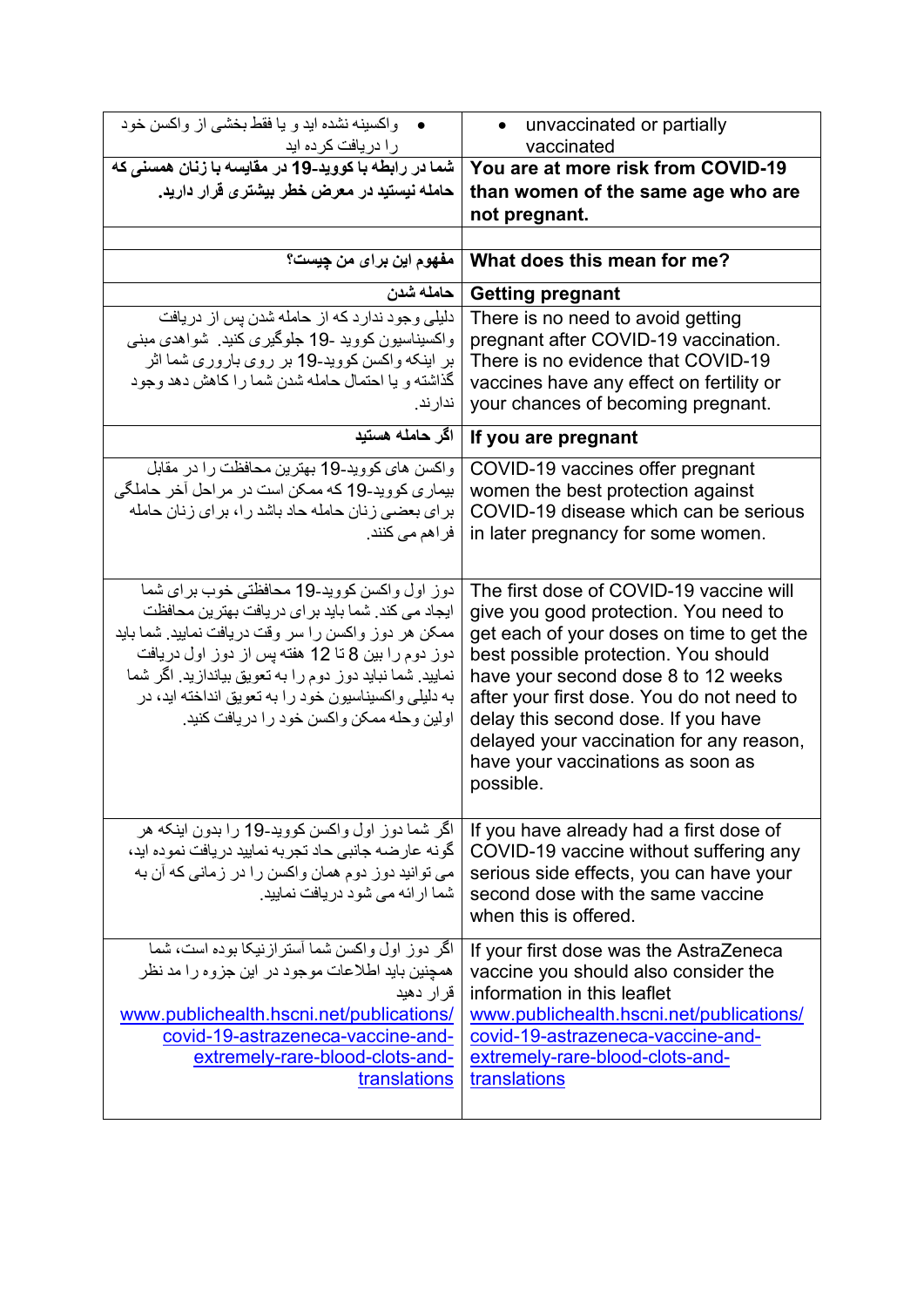| واكسن هاى يادأور                                                                                                                                                                                                                                                                                                                          | <b>Booster vaccines</b>                                                                                                                                                                                                                                                                           |
|-------------------------------------------------------------------------------------------------------------------------------------------------------------------------------------------------------------------------------------------------------------------------------------------------------------------------------------------|---------------------------------------------------------------------------------------------------------------------------------------------------------------------------------------------------------------------------------------------------------------------------------------------------|
| 12 هفته پس از دریافت دوز دوم، زنان حامله واجد<br>شر ایط دریافت واکسن یادآور می باشند. دوز یادآور<br>واکسن ممکن واکسن فایزر و یا مدرنا باشد.                                                                                                                                                                                               | Pregnant women are eligible for a<br>booster 12 weeks after their second<br>dose. The booster dose that is offered<br>may be a Pfizer or Moderna vaccine.                                                                                                                                         |
| در صورتی که شیر می دهید                                                                                                                                                                                                                                                                                                                   | <b>Breastfeeding</b>                                                                                                                                                                                                                                                                              |
| مزایای شیر مادر برای همه روشن هستند. <b>JCVI</b> توصیه<br>نمودہ است که در صورتی که شیر می دهید می توانید<br>واکسن را دریافت کنید. این مطابق با توصیه های دریافت<br>شده از طرف ایالات متحده آمریکا و سازمان بهداشت<br>جهانی می باشد. اگر نگرانی دارید با دکتر و یا مامای خود<br>صحبت كنيد.                                                 | The benefits of breastfeeding are well<br>known. The JCVI has recommended that<br>the vaccines can be received whilst<br>breastfeeding. This is in line with<br>recommendations from the USA and the<br>World Health Organization. Talk to your<br>doctor or midwife if you have any<br>concerns. |
| عوارض جانب <i>ی</i>                                                                                                                                                                                                                                                                                                                       | Side effects                                                                                                                                                                                                                                                                                      |
| مانند تمامی داروها، واکسن ها می توانند عوارض جانبی<br>عمومي داشته باشند. ممكن است اطلاع از اين موضوع<br>كه پس از دريافت واكسن چه چيزي بايد انتظار داشته<br>باشید امری مفید باشد، خصوصا اگر نوزاد شما به دنیا<br>آمده و یا شما کودکان دیگری که از  آنها باید مر اقبت کنید<br>دارید.<br>لطفا كتابچه "بعد از دريافت واكسن كوويد چه چيزي بايد | Like all medicines, vaccines can cause<br>common side effects. It may be helpful to<br>make sure you know what to expect after<br>you have the vaccine, especially if you<br>have had your baby or have other<br>children to look after.                                                          |
| انتظار داشت باشید" را بخوانید<br>www.publichealth.hscni.net/publications/<br>covid-19-vaccination-what-expect-and-                                                                                                                                                                                                                        | Please read the leaflet 'What to expect<br>after your COVID vaccination'<br>www.publichealth.hscni.net/publications/<br>covid-19-vaccination-what-expect-and-                                                                                                                                     |
| translations                                                                                                                                                                                                                                                                                                                              | translations                                                                                                                                                                                                                                                                                      |
| اطلاعات بيشتر                                                                                                                                                                                                                                                                                                                             | <b>Further information</b>                                                                                                                                                                                                                                                                        |
| كالج سلطنتي زنان و زايمان و كالج سلطنتي مامايي<br>ر هنمود هایی بر ای تصمیم گیری و همچنین اطلاعاتی مفید<br>در مورد زنان حامله و واکسن کووید-19 و اطلاعاتی<br>دیگر در اختیار دارند که می توانند برای شما مفید<br>www.rcog.org.uk -and ). باشند<br>www.rcm.org.uk/guidance-for-pregnant-<br>.(women                                          | The Royal College of Obstetricians and<br>Gynaecologists (RCOG) and Royal<br>College of Midwives (RCM) have a<br>decision guide and other information you<br>may find helpful on COVID-19 vaccines<br>and pregnancy (rcog.org.uk -<br>www.rcm.org.uk/guidance-for-pregnant-<br>women).            |
| اگر می خواهید در مورد واکسیناسیون کووید -19<br>صحبت کنید، لطفا با ماما، پزشک و یا پرستار خود تماس<br>بگيريد.                                                                                                                                                                                                                              | If you would like to discuss COVID-19<br>vaccination, please contact your midwife,<br>doctor, or nurse.                                                                                                                                                                                           |
| و اکسپناسیون خود را تا بعد از اینکه نوز اد شما به دنیا بیاید<br>به تعویق نیاندازید، بر ای اینکه بهترین محافظت ر ۱ در<br>مقابل بیماری کووید-19 بر ای خود و نوز ادتان به دست<br>أوريد، وقت بگذاريد.                                                                                                                                         | Don't put off vaccination until after you<br>give birth, make time to get the best<br>protection against COVID-19 disease for<br>you and your baby.                                                                                                                                               |